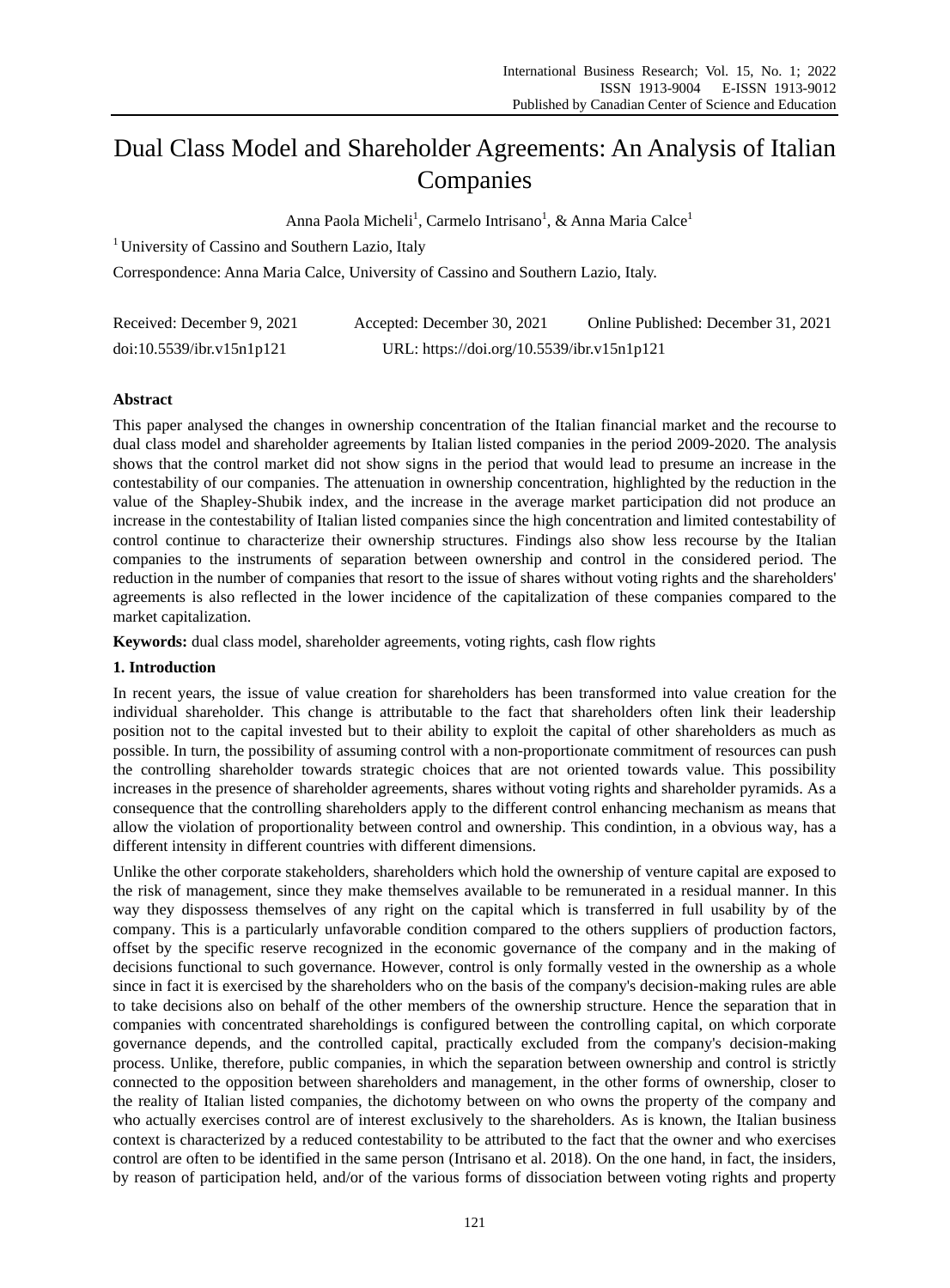rights present in the shareholding structure, preconstitute the majority shareholders' meeting required for corporate decisions; on the other hand, outsiders, not being in a position to express alternative majorities, are simply called upon to undergo the consequences or to enjoy the benefits of such choices. Not suffering the consequences of their choices, as they are transferred to other subjects such as minority shareholders, it can induce the majority shareholder to make decisions that are not weighted for risk. This possibility increases in the presence of shareholders' agreements, shares without voting rights. Shareholders' agreements and dual class model are among the instruments of separation between property rights and voting rights with widespread use among Italian listed companies. Dual class model constitutes the form of shareholding structure that allows the majority shareholder to strengthen the controlling position, while maintaining the shareholding in the voting capital of the company; shareholder agreements, on the other hand, allow multiple shareholders to generally acquire and maintain corporate control in a shared manner. In Italy, the phenomenon has reached, especially in the past, extraordinarily intense levels, with most businesses characterized by concentrated ownership structures and a detail recourse to the different methods of dissociation of the control by ownership. This work aims to estimate the diffusion of these instruments between Italian listed companies and to measure the intensity of the separation between ownership and control in listed companies that make use of them. The work is divided in five section, the first focuses to literature rewiev on the topic, the second describes the data and the methodology and the others are dedicated to the discussion of the results and conclusions.

## **2. Literature**

Fischel (1987) states that the one share-one vote model better reflects the fact that the major shareholders are generally incentivized and motivated to control the work of the management, since it allows to assign votes in direct proportion to the shareholdings assumed in the project. entrepreneurial. Other authors, on the other hand, starting from the assumption that the absolute majority rule allows with 50 percent plus one vote to control 100 percent of the effective votes, deny that only the one share-one vote model is able to ensure direct proportionality between voting rights and property rights (De Angelo and De Angelo, 1985). The major contribution on the optimal ownership structure, as known, is provided by Grossman and Hart (1988) who, with their analysis, open a real line of research, capable of capturing the interest of most scholars. They demonstrate that for listed companies the one share one vote model, which guarantees proportionality between voting rights and shareholding, is to be preferred for companies that intend to maximize the market price. Harris and Raviv (1988) come to similar conclusions: the two authors, assuming that in the dispute over control between two management groups, even the small shareholder can be pivotal, demonstrate that the one share-one vote model is able to guaranteeing social optimality as opposed to economic optimality, the achievement of which is closely associated with the dual class structure. Literature, also, focuses on the role of separating cash flows from voting rights (Burkart and Lee (2010)). Zingales (1991), on the other hand, affirms the possibility that the dual class is the optimal structure also for minority shareholders and recognizes a further capacity of the dual class, deriving from the fact that, thanks to the separation between voting rights and cash flow rights, with this structure the controlling shareholders are able to retain control, with all the benefits associated with the position held, by selling on the market only the cash flow rights (Bebchuk and Zingales, 1996; Bebchuk and Zingales, 2000). But this can also lead to distortion. In fact, compared to the share structure chosen at the time of the IPO, the desire to maximize their returns risks pushing the controlling shareholders towards a configuration of ownership structure which, although optimal from a private point of view, can be socially inefficient, given the the resulting alteration, in terms of excessive incidence of proprietary control structures and disproportionate disinvestment of cash flows. Khachaturyan (2007) argues that the one share one vote structure is inferior to the dual class, as it is considered suboptimal and detrimental to economic efficiency. Its imposition in an economic system, such as Europe, can, in fact, push towards the pyramid model or, even worse, the use of derivative instruments, useful for separating the right to vote from the ownership of the share. The corporate pyramids, in fact, can facilitate the expropriation of private control benefits, just as the decomposition of the one share-one vote ratio can even not only increase the heterogeneity of shareholder preferences, but also lead to the approval of destructive transactions of corporate value. Burkart and Lee (2008) acknowledge that one share-one vote is, in general, suboptimal since, if on the one hand it ensures an efficient result in bidding contest, on the other it is not able to influence the free-riding, contrary to the dual class. If one share-one vote in the presence of a controlling shareholder facilitates value-increasing transfers of control and acts as a deterrent to value-decreasing transfers, more than any other structure modality of voting rights, on the other hand the protection of minority shareholders does not represent an exhaustive motivation for any legislative intervention aimed at imposing a one share one vote. Finally, other authors analyze the relationships between choice of ownership structure and company performance. Thus, for example, Bohmer et al. (1995), paying attention to their research on the dual class IPO, conclude that the adoption of the dual class structure leads on average to returns on share capital higher than the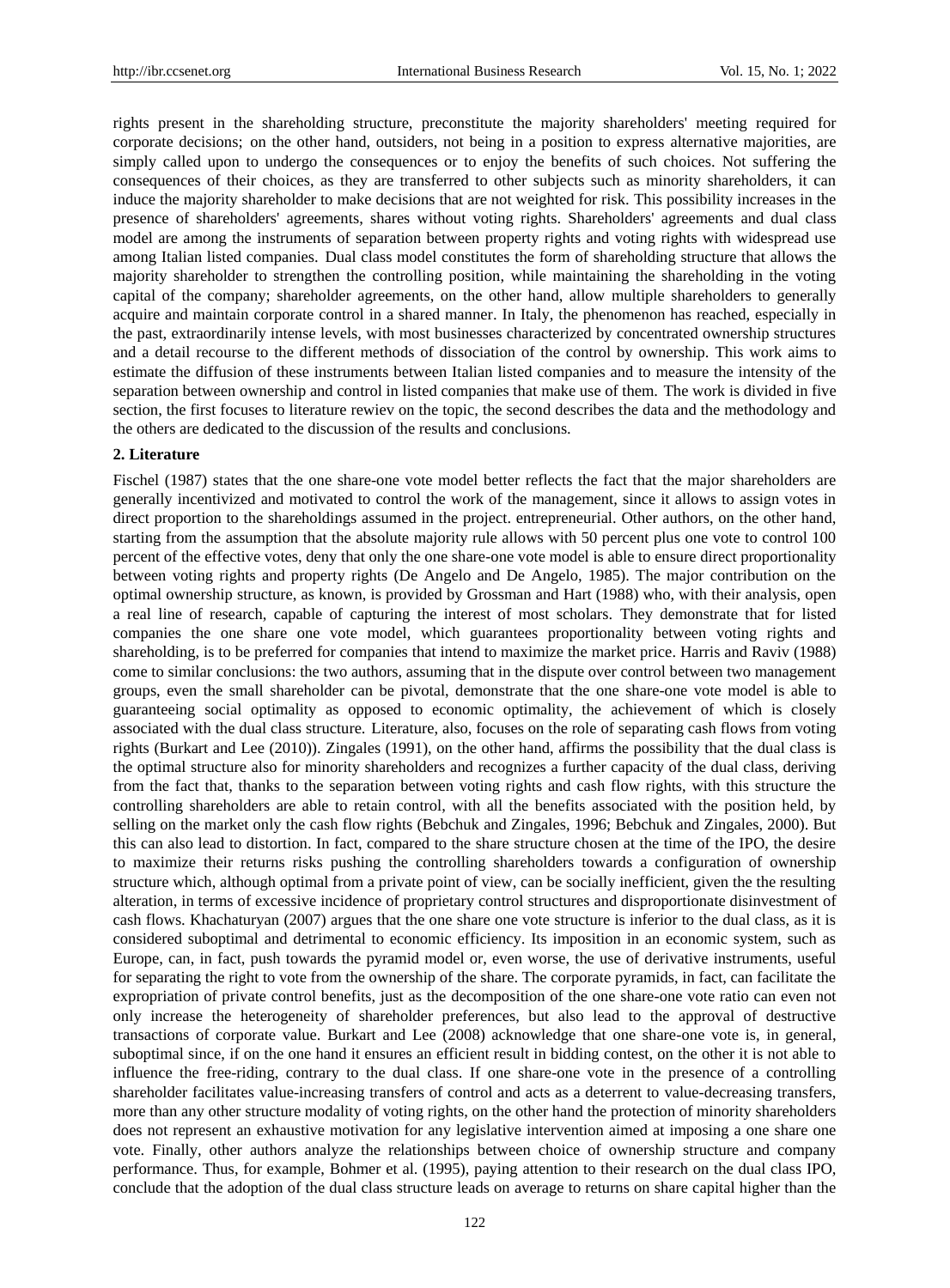choice of one share-one vote. Other papers affirm that dual-class shares are connected with lower valuations and higher managerial agency problems (e.g., Gompers, Ishii, and Metrick (2010), Masulis, Wang, and Xie (2009)). Likewise, Dimitrov and Jain (2004) argue that recapitalizations based on the issue of shares with differentiated rights are value enhancing, given that the companies making such decisions achieve positively abnormal long-term performance. The specific theme of the one share-one vote principle has captured the interest of various scholars also as regards the coalitions of command, as a particular method of separation between ownership and control. Thus Bennedsen and Wolfenzon (2000), investigating closely held corporation, come to demonstrate the superior efficiency of the coalition of command and any agreements that determine its formation, compared to the condition in which control is exercised by individual members. According to the two authors, in fact, the coalition, by grouping the cash flows of the shareholders, adhering to the coalition itself, leads to a greater internalization of the consequences produced by the decisions taken and, therefore, as mentioned, takes more efficient actions than would any of its individual members. As regards the Italian market, Volpin (2002) aimed at identifying the determinants of executive turnover, focuses on the effects that the ownership / control relationship is able to generate on the sensitivity of stability of management with respect to corporate performance. The author recognizes a positive relationship between shareholder agreements and corporate efficiency, demonstrating that turnover in controlling is more sensitive to corporate performance when control is based on a voting syndicate. More specifically, according to Volpin, voting unions in Italy, in most cases, help and allow the first shareholder to control the company when his / her shareholding, albeit substantial, is not sufficient enough to exercise control, regardless of the other shareholders. But the controlling shareholder position cannot be changed. The author demonstrates, in fact, that, thanks to the coalition, the controlling shareholder with executive duties is more easily replaceable where performance is not in line with the expectations of the other shareholders. The link between syndicate vote and sensitivity of executive turnover to corporate performance is generally not present in the voting agreements promoted as part of a family participation, in which case the agreement is essentially aimed at preserving the stability of control. Again with reference to the Italian market, Baglioni's work (2008) is particularly interesting, providing an empirical survey on the evolution of shareholder agreements in Italy over the last ten years. In particular, the study highlights the effect generated by shareholders' agreements on voting power, measured by the value of Shapley and, therefore, the weakening produced on the proportionality between voting rights and voting power. Gianfrate (2007) also focuses his investigation on the Italian market, dwelling, however, on the consequences originating from the shareholders' agreements, in terms of disproportionality between board rights, on the one hand, and cash flow rights, estimating that on average a voting agreement with a syndicated share equal to 52 per cent of the company's cash flows is able to exercise up to 87 per cent of the rights to elect the company's Board of Directors. On the other hand, some scholars note the positive aspects related to shareholders' agreements. In this direction, Laeven and Levine (2008), analyzing a sample of listed companies in 13 European countries, note the positive effect on value produced by a greater distribution of voting rights and cash flow rights among multiple large owners. An equal recognition is found in Faccio et al. (2001) which highlight the role played by multiple shareholders, demonstrating that their greater diffusion is accompanied by a lower expropriation of minorities. In the same direction, Gomes and Novaes (2005) underline the importance of controlling coalitions, especially when they allow to prevent or otherwise limit decisions aimed at generating private benefits for the controlling group, to the detriment of minority shareholders. Leuz, Nanda and Wysocki (2003) and Kim and Yi (2006), affirm that there is a reduced protection of investors, in companies where there is a high level of separation between ownership and control.

#### **3. Data and Methodology**

The analysis refers to listed companies in the Italian Stock Exchange from 2009 to 2020. Data used in the analysis of the shareholding structure come from Consob. The paper replicates the same methodology already adopted in Intrisano 2012. First of all, the shareholding held by the shareholders was ascertained to verify the ability to influence business decisions. Based on the percentage of shares owned, three degrees of control can be distinguished:

- first degree corresponds to the holding of an absolute majority of votes. With the first degree of control, the majority shareholder or group of shareholders can take decisions in both the ordinary and extraordinary shareholders' meeting;
- second degree when the majority shareholder, or group of shareholders, takes decisions in both ordinary and extraordinary shareholders' meetings, regardless of whether they hold the absolute majority of votes;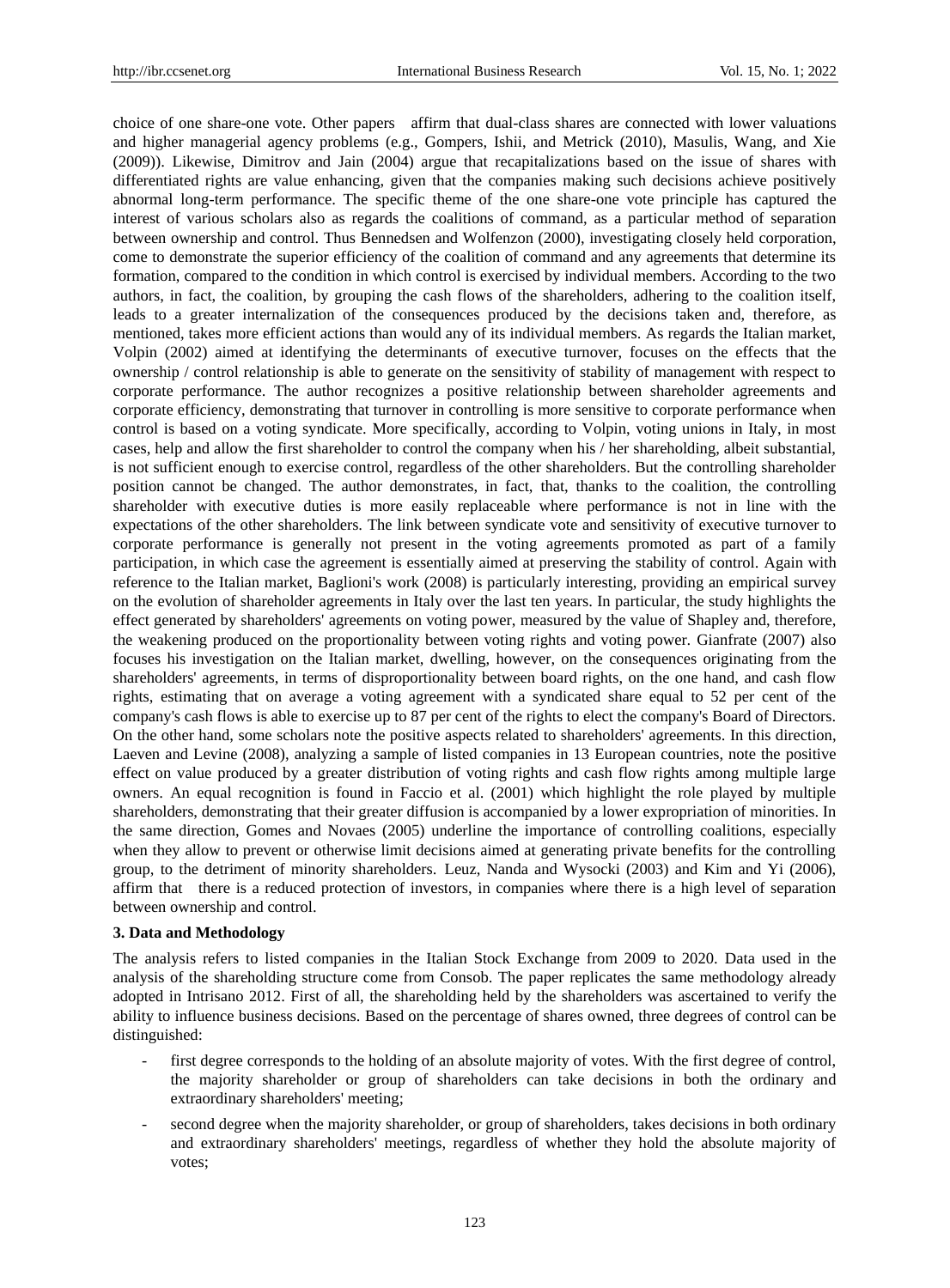- third degree occurs when the shareholder or the majority shareholder group hold a percentage of shares that allows them to take decisions only in ordinary shareholders' meetings.

Regarding the diffusion of dual-class model in Italian listed companies, we analyzed the shareholding structure of these companies looking for those that issue shares with limited voting rights. So, the percentage of voting rights owned by the majority shareholder or group of shareholders and the non-voting shares compared to the total share capital were reconstructed.

In order to ascertain the diffusion of shareholder agreements among Italian listed companies, we analyzed agreements in force between 2009 and 2020,.

The ratio voting rights to cash flow rights was used in this study: in formula the voting rights lever  $(L_{VR})$  is:

$$
L_{VR} = \frac{q_{VR}}{q_{CR}}\tag{1}
$$

with  $q_{VR}$  expression of the percentage of voting rights and  $q_{CR}$  measuring the percentage of cash flow rights held.

The control lever  $(L<sub>C</sub>)$  was also computed:

$$
L_C = \frac{1}{q_{CR}}\tag{2}
$$

equivalent to:

$$
L_C = \frac{1}{q_O} \times \frac{1}{(1 - NV)}
$$
\n
$$
\tag{3}
$$

or:

$$
L_C = L_O \times L_{NV} \tag{4}
$$

where:

 $q_{CR}$  is the percentage of cash flows rights;

 $q<sub>o</sub>$  is the percentage of ordinary capital held;

NV represents the percentage of non-voting shares in the company's shareholding structure;

 $L_0$  is the lever generated by the share of ordinary capital;

 $L_{\text{NV}}$  corresponds the non-voting rights lever.

For the same period, from 2009 to 2020, we investigate the change in the ownership concentration of the Italian market using the Shapley-Shubik and Banzhaf indices. These indices explain the voting power of shareholders, considering the percentage of the vote and the degree of dispersion of the voting capital. They allow to differentiate corporate structures which, despite a different degree of diffusion in the market, would otherwise appear equivalent in terms of ownership concentration based on the participation of the first shareholder. Both indices are based on a finite set of shareholders  $N = \{1, 2, \ldots, n\}$ , able of generating m coalitions T, to which the overall participation is associated:

$$
w(T) = \sum w_i
$$
 (5)

where  $w_i$  is the percentage of the i<sup>th</sup> shareholder.

The condition assumed is  $0 \le w \le q$ , considering q as the percentage of vote or deliberative rule set for approval. In fact, for  $w_i$  q the shareholder exercises control independently of the other members of the corporate structure.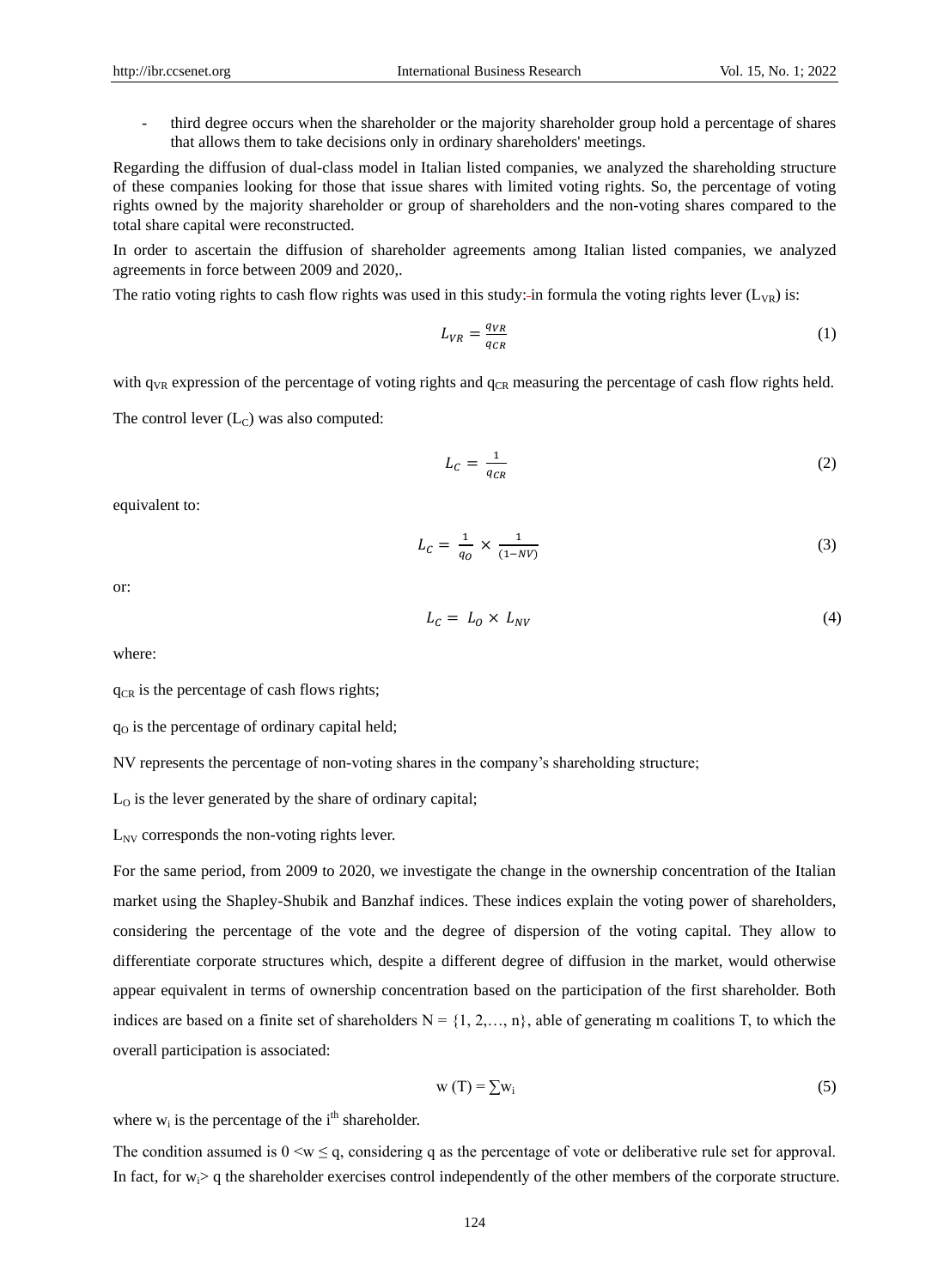In the presence of a plurality of shareholders, calculating the two indices becomes more complex. In this case, the program developed by Dennis Leech and Robert Leech (2003) is used to arrive at the values sought. The program is available at http://www.warwick.ac.uk/~ecaae/. Specifically, we proceed according to the ocean games approach, given that the share capital is distributed among a few atomic shareholders with significant shareholdings and an infinite number non-atomic shareholders with infinitesimal shareholdings which constitute the ocean. The reference software for calculating the Shapley index of ocean games is called ssocean, while for the Banzhaf index it is called ipdirect. The program requires as input the number of shareholders, the share and weight of each.

## **4. Results**

## *4.1 Control Contestability in Italian Listed Companies*

This analysis aims to analyze the change in ownership concentration for the Italian listed companies included in the Ftse Mib. The study covers the period 2009-2020 and is based on data obtained from the annual reports of Consob. For these companies the Shapley-Shubik and the Banzhaf indices have been computed.

Results obtained show that the stake of the main shareholder has remained substantially stable at around 47% since 2009. We observe a slight reduction both in the share of the first shareholder and in the average shareholding of the other relevant shareholders. The average market participation has grown considerably. The reduction in ownership concentration is also evidenced by the decrease in the power associated with the first shareholder, resulting from the evolution of the Shapley-Shubik and Banzhaf indices.

The reduction in ownership concentration is demonstrated by the reduction of the Shapley-Shubik index of the first shareholder which goes from an average of 0.591 in 2009 to 0.471 at the end of 2020.

| <b>YEAR</b> | <b>FIRST SHAREHOLDER</b> | <b>MARKET</b> |
|-------------|--------------------------|---------------|
|             | Average                  | Average       |
| 2009        | 0.591                    | 0.287         |
| 2010        | 0.619                    | 0.277         |
| 2011        | 0.609                    | 0.292         |
| 2012        | 0.563                    | 0.327         |
| 2013        | 0.581                    | 0.333         |
| 2014        | 0.537                    | 0.382         |
| 2015        | 0.577                    | 0.340         |
| 2016        | 0.507                    | 0.400         |
| 2017        | 0.483                    | 0.417         |
| 2018        | 0.540                    | 0.365         |
| 2019        | 0.497                    | 0.393         |
| 2020        | 0.471                    | 0.428         |

| Table 1. Shapley-Shubik index of the first shareholder and market for companies of the Ftse Mib |  |  |  |  |  |
|-------------------------------------------------------------------------------------------------|--|--|--|--|--|
|                                                                                                 |  |  |  |  |  |

Source: Authors' elaboration on Consob data

The Banzhaf index remains almost stable: in 2009 it stood at 0.849 to reach the highest value of 0.889 in 2018 and reaching 0.865 at the end of 2020.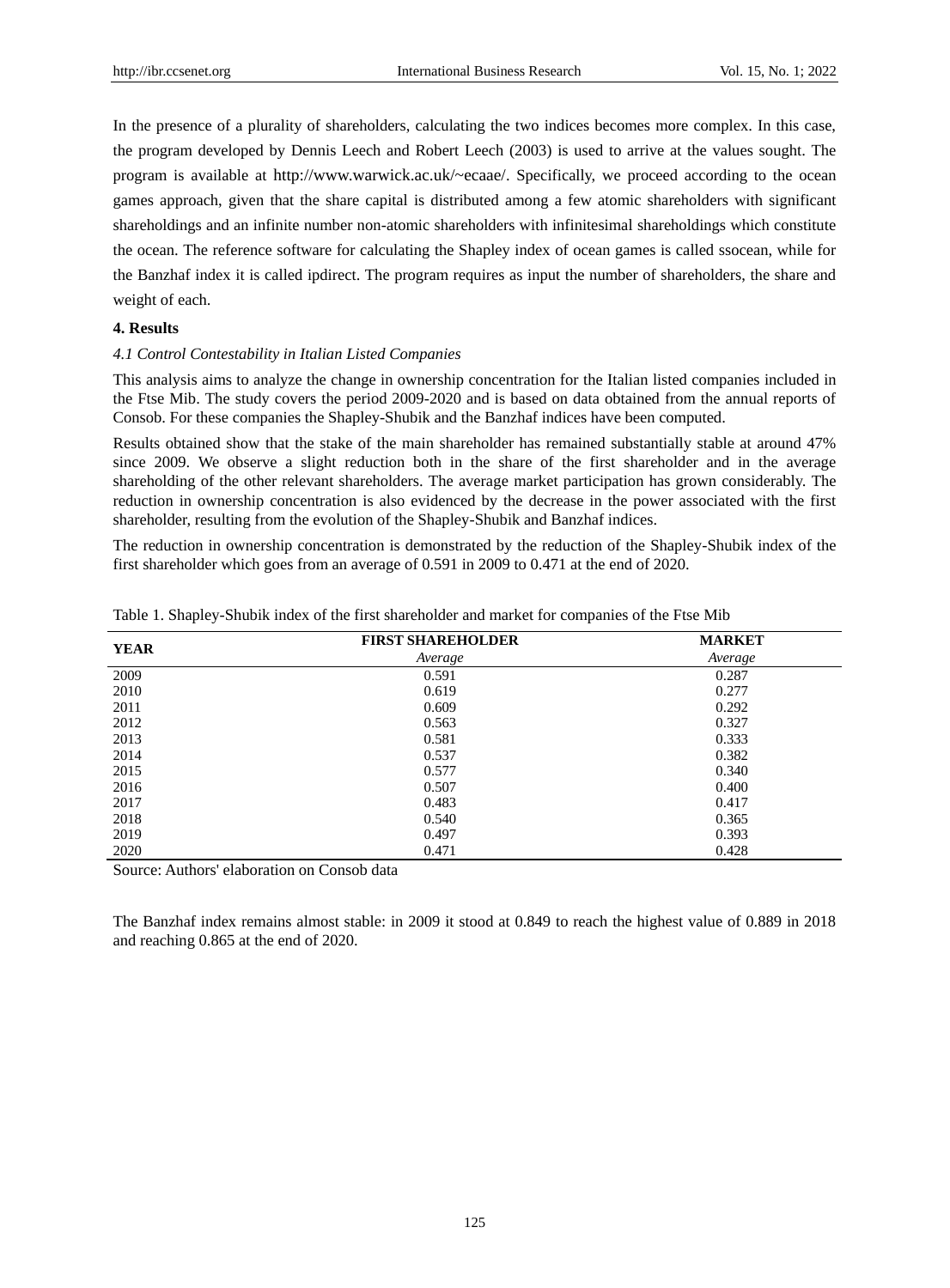| <b>YEAR</b> | <b>FIRST SHAREHOLDER</b> | <b>MARKET</b> |
|-------------|--------------------------|---------------|
|             | Average                  | Average       |
| 2009        | 0.849                    | 0.000         |
| 2010        | 0.856                    | 0.000         |
| 2011        | 0.870                    | 0.000         |
| 2012        | 0.840                    | 0.000         |
| 2013        | 0.889                    | 0.000         |
| 2014        | 0.882                    | 0.000         |
| 2015        | 0.860                    | 0.000         |
| 2016        | 0.870                    | 0.000         |
| 2017        | 0.885                    | 0.000         |
| 2018        | 0.889                    | 0.000         |
| 2019        | 0.888                    | 0.000         |
| 2020        | 0.865                    | 0.000         |

Table 2. Banzhaf index of the first shareholder and market for companies of the Ftse Mib

Source: Authors' elaboration on Consob data

The Shapley-Shubik index confirms the significant increase in market participation, that starting from the value of 0.287 at the end of 2009, reach 0.428 in 2020.

The attenuation in ownership concentration and the increase in the average market participation did not produce an increase in the contestability of Italian listed companies since the high concentration and limited contestability of control continue to characterize their ownership structures. The widely held companies to date are 19 and represent about a quarter of the market capitalization, reaching the highest values since 2010 when there were 11 issuers representing just over 20% of the total value of the list. However these are still too modest values to represent the achievement of a minimum level of contestability with respect to the size of the market. On the other hand, the decrease in legal controlled companies passed by 135 to 115, is accompanied by a growth in weakly controlled companies from 50 to 57.

## *4.2 The Dual Class Model in Italy*

The objective of this analysis is to analyze the dual class model in Italian listed companies, in the period 2009-2020. The number of dual class companies decreased from 37 in 2009, with an impact on the market in terms of number of 11.14%, up to 12 in 2020, i.e. the only 3.18% of the entire market.

| Year | Dual class companies<br>(N) | <b>Market</b><br>(N <sup>9</sup> ) | Incidence of dual class companies on<br>the market $(\% )$ |
|------|-----------------------------|------------------------------------|------------------------------------------------------------|
| 2009 | 37                          | 332                                | 11.14%                                                     |
| 2010 | 36                          | 332                                | 10.84%                                                     |
| 2011 | 37                          | 328                                | 11.28%                                                     |
| 2012 | 32                          | 323                                | 9.91%                                                      |
| 2013 | 29                          | 326                                | 8.90%                                                      |
| 2014 | 25                          | 342                                | 7.31%                                                      |
| 2015 | 22                          | 356                                | 6.18%                                                      |
| 2016 | 19                          | 387                                | 4.91%                                                      |
| 2017 | 19                          | 339                                | 5.60%                                                      |
| 2018 | 17                          | 357                                | 4.76%                                                      |
| 2019 | 14                          | 375                                | 3.73%                                                      |
| 2020 | 12                          | 377                                | 3.18%                                                      |

| Table 3. Number of dual class companies (2009-2020) |  |  |  |  |
|-----------------------------------------------------|--|--|--|--|
|-----------------------------------------------------|--|--|--|--|

Source: Authors' elaboration on Consob data

The reduction in the number of dual class companies is accompanied by a decrease in their incidence also in terms of capitalization. Considering 2009, the capitalization of dual class companies represents 34.67% of the total market capitalization. In subsequent periods, the incidence gradually decreases, reaching 2.37% of the total capitalization in 2020.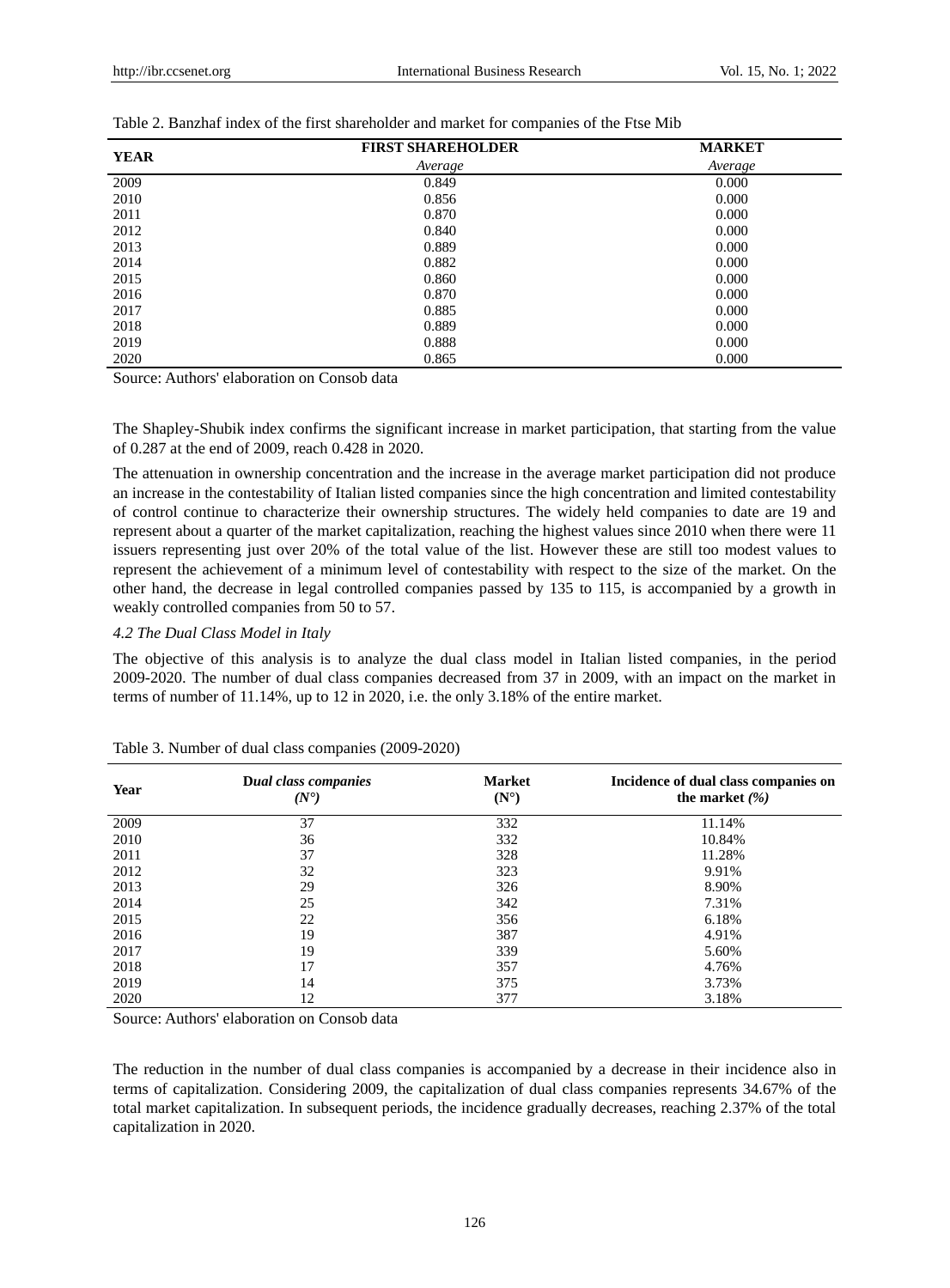| Year | <b>Dual class companies</b><br>(N <sup>9</sup> ) | Dual class companies<br>capitalization<br>$(\epsilon M)$ | <b>Total market</b><br>capitalization<br>$(\epsilon M)$ | Incidence of dual class<br>companies capitalization on<br>total market capitalization<br>(%) |
|------|--------------------------------------------------|----------------------------------------------------------|---------------------------------------------------------|----------------------------------------------------------------------------------------------|
| 2009 | 37                                               | 146.353,73                                               | 422.109,48                                              | 34,67%                                                                                       |
| 2010 | 36                                               | 158.960,55                                               | 424.477,16                                              | 37,45%                                                                                       |
| 2011 | 37                                               | 92.977.69                                                | 331.762,73                                              | 28.03%                                                                                       |
| 2012 | 32                                               | 85.959,68                                                | 364.845,96                                              | 23,56%                                                                                       |
| 2013 | 29                                               | 97.898,81                                                | 445.458,46                                              | 21,98%                                                                                       |
| 2014 | 25                                               | 59.716.95                                                | 465.797,53                                              | 12,82%                                                                                       |
| 2015 | 22                                               | 109.748,53                                               | 570.676,39                                              | 19,23%                                                                                       |
| 2016 | 19                                               | 82.494,63                                                | 522.177,15                                              | 15,80%                                                                                       |
| 2017 | 19                                               | 104.754.91                                               | 634.449.12                                              | 16,51%                                                                                       |
| 2018 | 17                                               | 11.938,13                                                | 535.761,71                                              | 2,23%                                                                                        |
| 2019 | 14                                               | 20.117,32                                                | 637.830,16                                              | 3,15%                                                                                        |
| 2020 | 12                                               | 14.217.30                                                | 600.651.50                                              | 2,37%                                                                                        |

#### Table 4. Dual class companies (2009-2020): capitalization

Source: Authors' elaboration on Consob data

In dual class companies, the share structure consisting of ordinary shares and savings shares still prevails over the structure consisting of ordinary shares, savings shares and preference shares and above all with respect to the ordinary shares and preference shares structure. It is possible to note as companies that use of preference shares have always been a small number and that since 2015 even only one company has remained to own this type of shares.

| Table 5. Share structure of dual class companies |
|--------------------------------------------------|
|--------------------------------------------------|

|      |                                              | Number of companies with                 |                                                          |
|------|----------------------------------------------|------------------------------------------|----------------------------------------------------------|
| Year | <b>Ordinary shares and savings</b><br>shares | Ordinary shares and preference<br>shares | Ordinary shares, savings shares<br>and preference shares |
| 2009 | 31                                           |                                          |                                                          |
| 2010 | 31                                           |                                          |                                                          |
| 2011 | 31                                           |                                          |                                                          |
| 2012 | 29                                           |                                          |                                                          |
| 2013 | 27                                           |                                          |                                                          |
| 2014 | 23                                           |                                          |                                                          |
| 2015 | 21                                           |                                          |                                                          |
| 2016 | 18                                           |                                          |                                                          |
| 2017 | 18                                           |                                          |                                                          |
| 2018 | 16                                           |                                          |                                                          |
| 2019 |                                              |                                          |                                                          |
| 2020 |                                              |                                          |                                                          |

Source: Authors' elaboration on Consob data

The dual class companies were then analyzed by estimating the lever on control and the lever on voting rights, after identifying the controlling shareholder of each company. The estimate model proposed in this paper and applied to dual class companies, starting from the shareholding held by the first shareholder, has brought to light the clear prevalence of the first degree of control in all the years observed. Companies where the first shareholder exercises the first degree of control, possessing an absolute majority of the votes, are about 50% of the total; the companies in which the stakes held by the first shareholder attribute second and third degree controls represent 19% and 23% respectively. For the remaining 8% it is not possible to identify a controlling shareholder.

Once the condition and degree of control for each company has been reconstructed, the analysis highlights the stability of the equity levers, with an average value of the  $L_c$  that oscillates between the maximum of 2.90 reached in 2011 and the minimum of 2.35 in 2018, and an average value of the  $L_{VR}$  which varies between the maximum of 1.22 in 2013 to the minimum of 1.16 in 2016 which remains stable also in 2017 and 2018.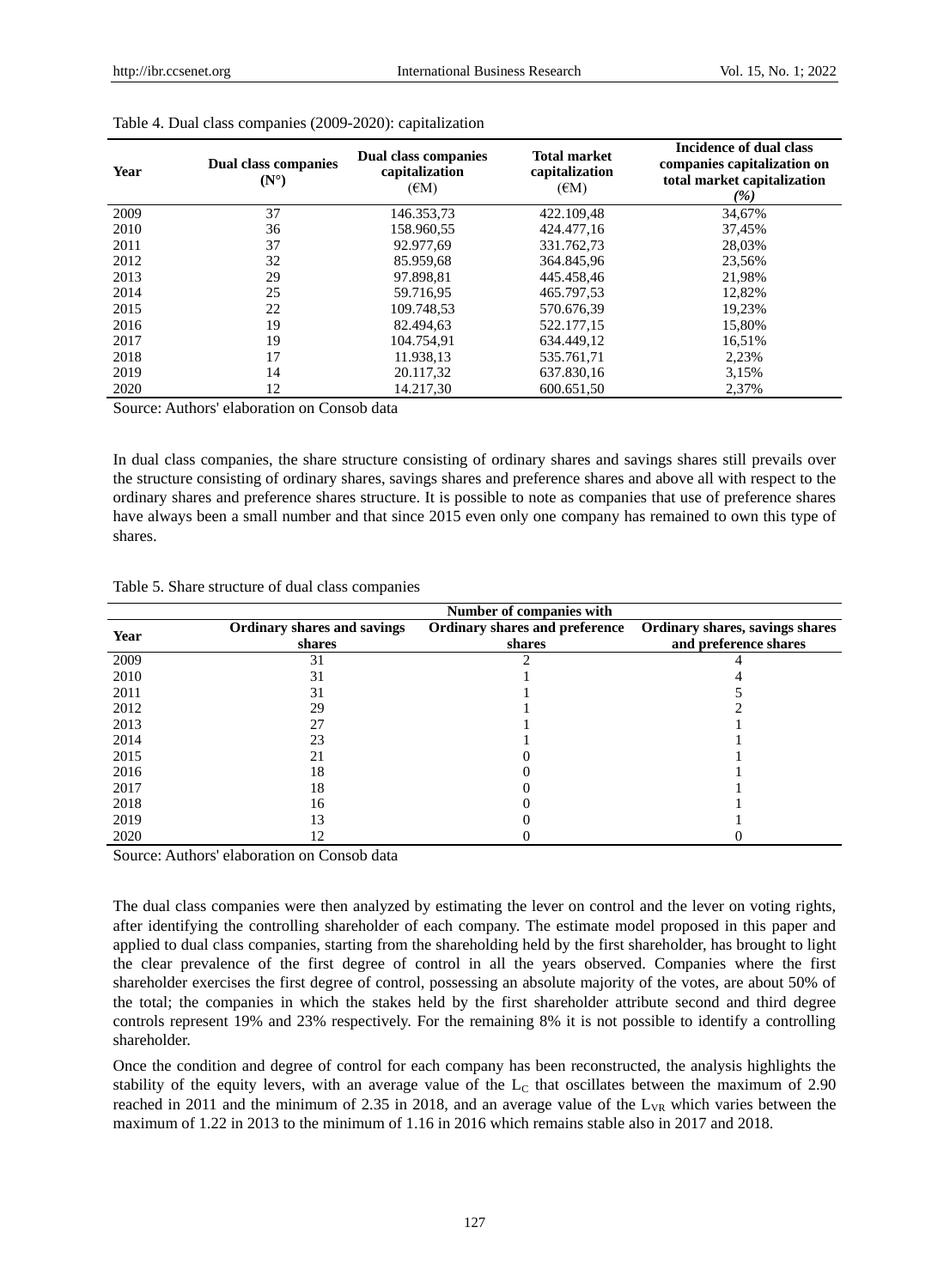| Year | ட்ட     |                  |         | $L_{VR}$         |  |
|------|---------|------------------|---------|------------------|--|
|      | Average | Weighted average | Average | Weighted average |  |
| 2009 | 2.72    | 2.42             | 1.21    | 1.18             |  |
| 2010 | 2.83    | 2.55             | 1.21    | 1.19             |  |
| 2011 | 2.90    | 2.60             | 1.20    | 1.19             |  |
| 2012 | 2.84    | 2.44             | 1.20    | 1.19             |  |
| 2013 | 2.74    | 2.30             | 1.22    | 1.19             |  |
| 2014 | 2.80    | 2.34             | 1.19    | 1.18             |  |
| 2015 | 2.69    | 2.15             | 1.18    | 1.15             |  |
| 2016 | 2.78    | 2.21             | 1.16    | 1.14             |  |
| 2017 | 2.53    | 2.11             | 1.16    | 1.13             |  |
| 2018 | 2.35    | 2.03             | 1.16    | 1.14             |  |
| 2019 | 2.53    | 2.05             | 1.19    | 1.18             |  |
| 2020 | 2.73    | 2.25             | 1.20    | 1.20             |  |

|  |  | Table 6. Control lever and voting rights lever in dual class company |
|--|--|----------------------------------------------------------------------|
|  |  |                                                                      |

Source: Authors' elaboration on Consob data

The trend of the weighted average of the two levers is also stable, with values for the control lever ranging from the lowest of 2.03 in 2018 to the highest of 2.60 in 2011; and for the voting rights lever from the minimum of 1.13 in 2017 to the maximum of 1.20 in 2020.

## *4.3 Shareholders' Agreements in Italian Listed Companies*

The agreements in force in the period 2009-2020 were analyzed, based on the information contained in the Consob archive, reconstructing for each agreement, duration, nature of the adherents, any changes between the stipulation date and the expiry date, renewals, as well as share of syndicated capital and shareholdings held overall by those who adhered to the agreements.

In the period analyzed there was a significant decrease in the number of companies that use shareholder agreements, particularly in the last three years. It went from the highest number of 47 companies in 2010, with a market share of 14.16%, to 23 companies in 2020, 6.10% of the market.

| Year | Number of companies with<br>shareholder agreements | <b>Market</b> | % on the market |
|------|----------------------------------------------------|---------------|-----------------|
| 2009 | 44                                                 | 332           | 13.25%          |
| 2010 | 47                                                 | 332           | 14.16%          |
| 2011 | 41                                                 | 328           | 12.50%          |
| 2012 | 39                                                 | 323           | 12.07%          |
| 2013 | 39                                                 | 326           | 11.96%          |
| 2014 | 39                                                 | 342           | 11.40%          |
| 2015 | 44                                                 | 356           | 12.36%          |
| 2016 | 40                                                 | 387           | 10.34%          |
| 2017 | 34                                                 | 339           | 10.03%          |
| 2018 | 35                                                 | 357           | 9.80%           |
| 2019 | 28                                                 | 375           | 7.47%           |
| 2020 | 23                                                 | 377           | 6.10%           |

Table 7. Italian listed companies that use shareholder agreements

Source: Authors' elaboration on Consob data

For 2020 it results an incidence of 8.52% in terms of market capitalization, starting from 10.54% in 2009.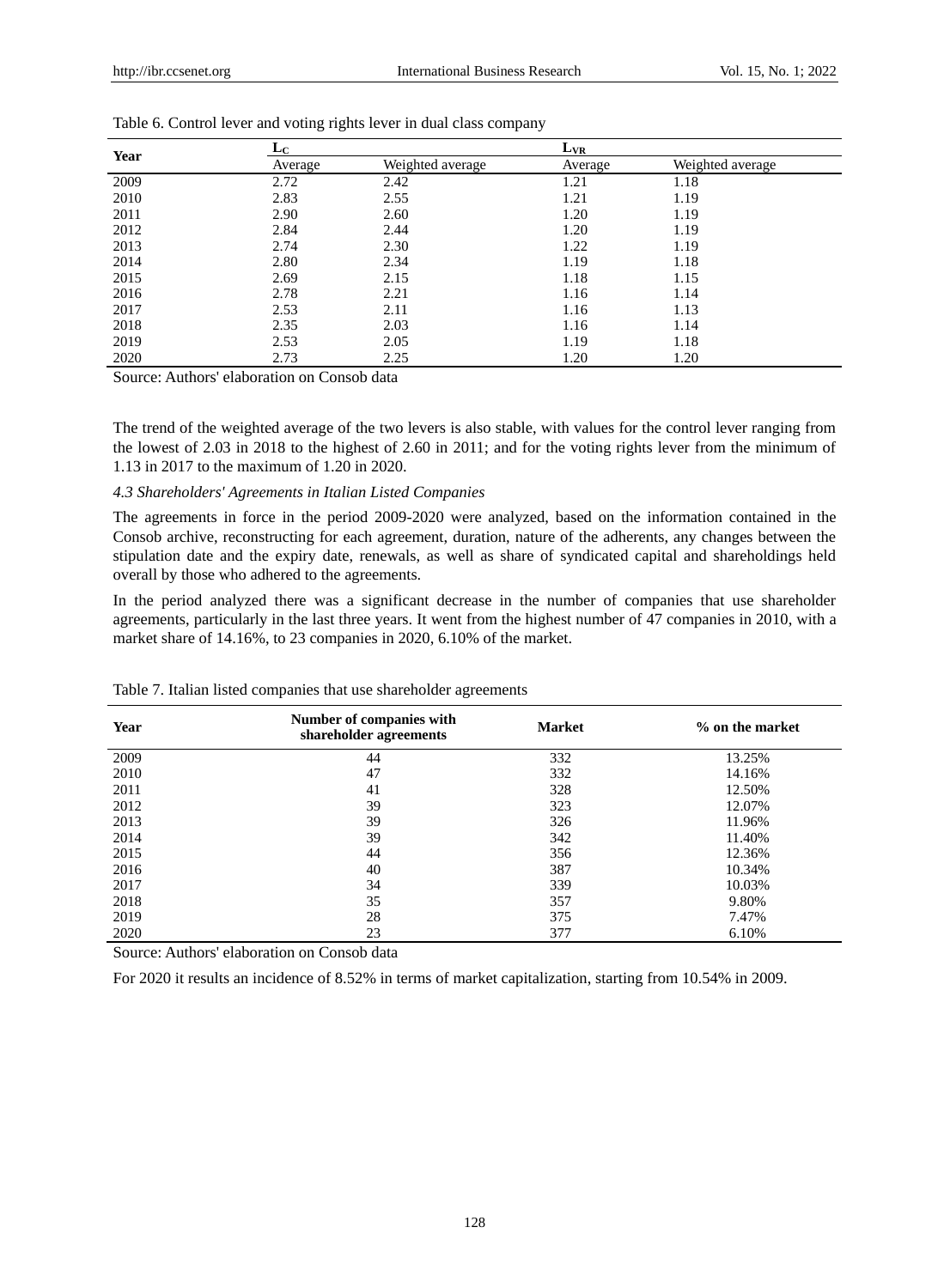| Year | <b>Number of companies</b><br>with shareholder<br>agreements | <b>Companies with</b><br>shareholder<br>agreements:<br>capitalization | <b>Total market</b><br>capitalization | Incidence of companies with<br>shareholder agreements<br>capitalization on total market<br>capitalization $(\%)$ |  |
|------|--------------------------------------------------------------|-----------------------------------------------------------------------|---------------------------------------|------------------------------------------------------------------------------------------------------------------|--|
| 2009 | 44                                                           | 44,485.69                                                             | 422,109.48                            | 10.54%                                                                                                           |  |
| 2010 | 47                                                           | 49.833.18                                                             | 424,477.16                            | 11.74%                                                                                                           |  |
| 2011 | 41                                                           | 33.617.83                                                             | 331,762.73                            | 10.13%                                                                                                           |  |
| 2012 | 39                                                           | 36.613.19                                                             | 364,845.96                            | 10.04%                                                                                                           |  |
| 2013 | 39                                                           | 45,573.88                                                             | 445,458.46                            | 10.23%                                                                                                           |  |
| 2014 | 39                                                           | 49,600.11                                                             | 465,797.53                            | 10.65%                                                                                                           |  |
| 2015 | 44                                                           | 68,470.76                                                             | 570,676.39                            | 12.00%                                                                                                           |  |
| 2016 | 40                                                           | 155,668.16                                                            | 522,177.15                            | 29.81%                                                                                                           |  |
| 2017 | 34                                                           | 71,270.83                                                             | 634,449.12                            | 11.23%                                                                                                           |  |
| 2018 | 35                                                           | 60.939.18                                                             | 535,761.71                            | 11.37%                                                                                                           |  |
| 2019 | 28                                                           | 68.359.73                                                             | 637,830.16                            | 10.72%                                                                                                           |  |
| 2020 | 23                                                           | 51,165.36                                                             | 600.651.50                            | 8.52%                                                                                                            |  |

#### Table 8. Italian listed companies that use shareholder agreements

Source: Authors' elaboration on Consob data

With reference to the types of agreements, global agreements are the most used by companies, with an average incidence on the market of 10.22%, compared to 0.41% for block shareholder's agreement, and 0.32% for voting shareholder's agreement.

|         | <b>Block</b>           |          | <b>Voting</b>          |          | Global                 |          |
|---------|------------------------|----------|------------------------|----------|------------------------|----------|
| Year    | Number of<br>companies | % market | Number of<br>companies | % market | Number of<br>companies | % market |
| 2009    |                        | 0.60%    |                        | $0.00\%$ | 42                     | 12.65%   |
| 2010    |                        | 0.30%    | $\Omega$               | $0.00\%$ | 46                     | 13.86%   |
| 2011    |                        | 0.30%    | $\Omega$               | $0.00\%$ | 40                     | 12.20%   |
| 2012    |                        | 0.62%    |                        | 0.00%    | 37                     | 11.46%   |
| 2013    |                        | 0.92%    |                        | 0.31%    | 35                     | 10.74%   |
| 2014    |                        | 0.58%    | 0                      | $0.00\%$ | 37                     | 10.82%   |
| 2015    |                        | 0.28%    |                        | 0.28%    | 42                     | 11.80%   |
| 2016    |                        | 0.52%    |                        | 0.26%    | 37                     | 9.56%    |
| 2017    |                        | 0.29%    |                        | 0.59%    | 31                     | 9.14%    |
| 2018    |                        | 0.28%    | 3                      | 0.84%    | 31                     | 8.68%    |
| 2019    |                        | $0.00\%$ |                        | 0.80%    | 25                     | 6.67%    |
| 2020    |                        | 0.27%    |                        | 0.80%    | 19                     | 5.04%    |
| Average |                        | 0.41%    |                        | $0.32\%$ | 35                     | 10.22%   |

#### Table 9. Shareholders' agreements by type

Source: Authors' elaboration on Consob data

To analyze the intensity of the separation between voting rights and property rights, produced by the control agreements, the related levers have been reconstructed, starting from Consob data and considering the sum of the holdings included in the agreements as a controlling shareholding. After defining the degree of control, the analysis of the levers highlighted an average value of the  $L<sub>C</sub>$  which from 3.31 at the beginning of the period rises to 3.93 in 2012, and then gradually decreases, reaching 2.68 in 2020. The average value of the  $L_{VR}$  remains almost constant, decreasing from 1.04 in 2009 to 1.00 in 2007.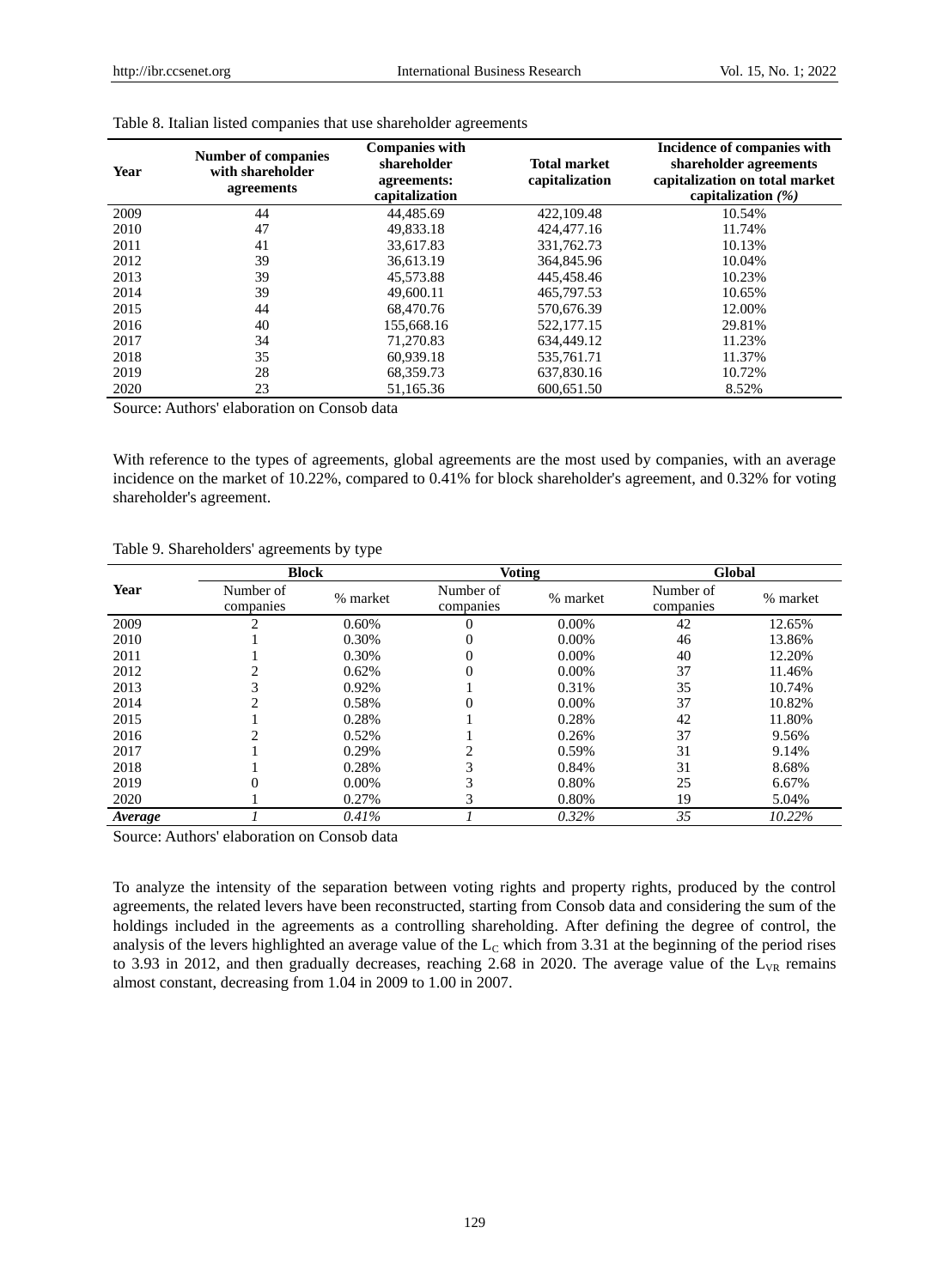|      | $L_{C}$ |                     | $L_{VR}$ |                     | Lο      |                     | $\mathbf{q}_0$    |
|------|---------|---------------------|----------|---------------------|---------|---------------------|-------------------|
| Year | Average | Weighted<br>average | Average  | Weighted<br>average | Average | Weighted<br>average | Average<br>(in %) |
| 2009 | 3.31    | 1.78                | 1.04     | 1.05                | 3.11    | 1.72                | 58.26%            |
| 2010 | 3.68    | 1.87                | 1.04     | 1.05                | 3.58    | 1.80                | 55.62%            |
| 2011 | 3.74    | 1.95                | 1.04     | 1.06                | 3.64    | 1.88                | 53.30%            |
| 2012 | 3.93    | 2.02                | 1.04     | 1.04                | 3.85    | 1.95                | 51.33%            |
| 2013 | 3.21    | 2.00                | 1.04     | 1.05                | 3.11    | 1.92                | 51.99%            |
| 2014 | 2.64    | 1.99                | 1.02     | 1.04                | 2.60    | 1.94                | 51.48%            |
| 2015 | 2.60    | 1.85                | 1.01     | 1.03                | 2.58    | 1.82                | 54.81%            |
| 2016 | 2.92    | 1.90                | 1.01     | 1.02                | 2.90    | 1.87                | 53.39%            |
| 2017 | 3.04    | 1.89                | 1.02     | 1.03                | 3.01    | 1.86                | 53.62%            |
| 2018 | 2.36    | 1.83                | 1.00     | 1.00                | 2.36    | 1.83                | 54.71%            |
| 2019 | 2.32    | 1.85                | 1.00     | 1.00                | 2.32    | 1.85                | 54.18%            |
| 2020 | 2.68    | 1.97                | 1.00     | 1.00                | 2.68    | 1.97                | 50.71%            |

Source: Authors' elaboration on Consob data

Given the substantial stability of the average incidence of non voting shares, the decrease in the control lever is attributable to the decrease in the ownership leverage (leverage generated by the share of ordinary capital) which, just as for  $L_c$ , it initially increased going from 3.11 in the first year to 3.85 in 2012, and then gradually decreased to 2.68 at the end of the period.

However, we can note differentiated trends in the weighted average compared to the simple average as regards the  $L_c$  and the  $L_0$ , with values that remain substantially stable for the entire period.

The differences identified are not significant, as evidenced by the average controlling shareholding which went from 58.26% in 2009, remaining substantially stable at around 53% over the entire period, to then drop to 50.71% in 2020.

## **5. Conclusions**

The research shows that dual class companies in Italy have declined over the past 11 years and that in most of them the first shareholder exercises control of the first degree maintaining an absolute majority of votes. The empirical analysis leads to establish that there is substantial stability in the intensity associated with the separation between voting rights and property rights. There is also a clear decrease, especially in the last 3 years, in the use of shareholder agreements. As regards the intensity of the separation between ownership and control, study show a stability of the voting rights lever and a progressive decrease in the control lever.

## **References**

- Baglioni, A. (2008). *Shareholders' agreements and voting power Evidence from Italian Listed Firms.* Working Paper, Università Cattolica del Sacro Cuore. https://doi.org/10.2139/ssrn.1092864
- Bebchuk, L. A., & Zingales, L. (1996). *Corporate ownership structures: private versus social optimality.* NBER Working Paper, n. 5584. https://doi.org/10.3386/w5584
- Bebchuk, L. A., & Zingales, L. (2000). Ownership structures and the decision to go public. concentrated corporate ownership. In Randall K. Morck, *Concentrated Corporate Ownership*, University of Chicago Press
- Bennedsen, M., & Wolfenzon, D. (2000). The balance of power in closely held corporations. *Journal of Financial Economics*, *58,* 113-119. https://doi.org/10.1016/S0304-405X(00)00068-4
- Bohmer, E., Sanger, G. C., & Varshney, S. B. (1995). The effect of capital structure and consolidated control on firm performance: the case of dual class IPOs. In Levis M., *Empirical Issues in Raising Equity Capital*, Elsevier, Amsterdam
- Burkart, M., & Lee, S. (2008). One share-one vote: the theory. *Review of Finance*, *12,* 1-49. https://doi.org/10.1093/rof/rfm035
- Burkart, M., & Lee, S. (2010). *Signaling in Tender Offer Games.* CEPR Discussion Paper No. DP7938. https://doi.org/10.2139/ssrn.1342203
- De Angelo, H., & De Angelo, L. (1985). Managerial ownership of voting rights: a study of public corporation with dual classes of stock. *Journal of Financial Economics*, *14,* 33-70.